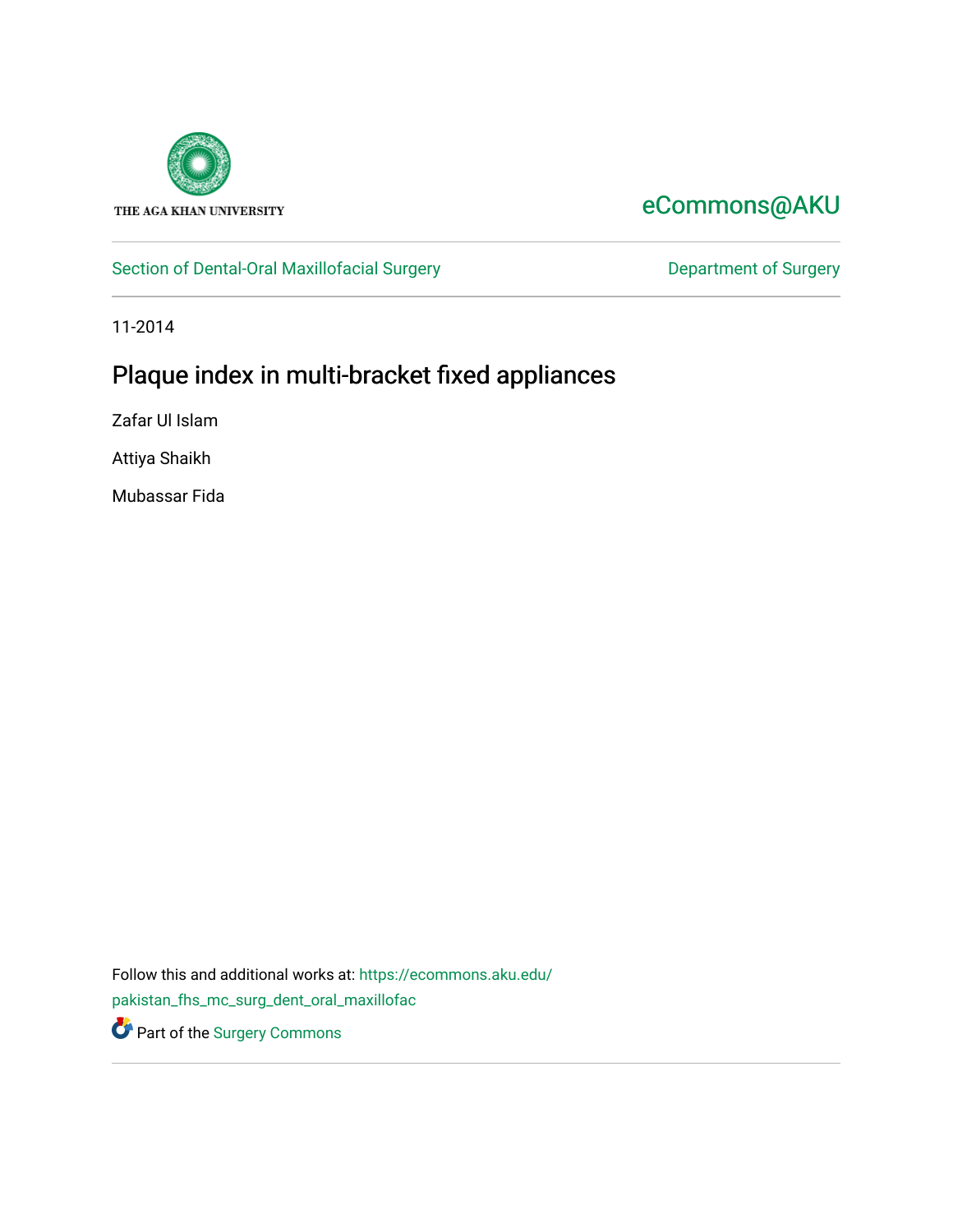# **Plaque Index in Multi-Bracket Fixed Appliances**

Zafar-ul-Islam, Attiya Shaikh and Mubassar Fida

### **ABSTRACT**

**Objective:** To compare the plaque index in patients receiving multi-bracket fixed orthodontic treatment for various factors like age, gender, socio-economic status, brushing practices, meal habits, types of brackets, types of ligations, use of mouthwash and duration of treatment.

**Study Design:** Cross-sectional analytical study.

**Place and Duration of Study:** Orthodontics Clinic, The Aga Khan University Hospital, from September to November 2011. **Methodology:** Socio-demographic and clinical modalities were defined and recorded for 131 patients having multi-bracket fixed appliances. The plaque index of subjects were recorded according to the Silness and Loe plaque index method. Independent sample t-test was used to see difference in plaque index in factors having two variables. One way ANOVA and Post-Hoc Tukey tests were used to see difference in plaque index in factors having three variables. Kappa statistics was used to assess inter examiner reliability. P-value of ≤ 0.05 was taken to be significant.

**Results:** The sample comprised of 37% males (n = 48) and 63% females (n = 83). The plaque index had statistically significant association with practice of brushing i.e., timing of brushing (p=0.001), method of brushing (p=0.08), type of ligatures (p=0.05) and frequency of visits (p=0.01).

**Conclusion:** The plaque accumulation is significantly decreased in subjects who brush the teeth twice or more than twice a day and those who brush their teeth after breakfast. The use of interdental brush and stainless steel ligatures had significantly low plaque. Subjects presenting with more frequent appointments of short-period had significantly less plaque.

**Key Words:** Plaque index. Fixed appliances. Oral hygiene. Multi-brackets.

#### **INTRODUCTION**

Maintenance of good oral hygiene is extremely important during the fixed appliance orthodontic treatment. However, this necessity is challenged by the multibracket fixed appliances that are required for the correction of orthodontic malocclusion. The complex dimension of these brackets potentiates the accumulation of dental plaque around them.1 Various oral hygiene maintenance practices have been suggested to affect the cleaning ability of the patients. This includes the demonstration of the brushing technique around and between the brackets, various designs of brushes such as the interdental and electric brushes, the use of mouth washes and super floss. Despite of these oral hygiene maintenance instructions, the clinical experience as well as literature2,3 has shown the accumulation of dental plaque on the teeth. The dental plaque thus accumulated harbor a diverse microflora which produces toxic products and acids. As a result, the tooth structure and the supporting structures are jeopardized whereas the hazards can range from simple gingivitis and white spot lesions to severe interdental bone loss and carious cavitations. It has

*Department of Orthodontics, The Aga Khan University Hospital, Karachi.*

*Correspondence: Dr. Zafar-ul-Islam, Room No. 18, Prime Hospital, Warsak Road, Peshawar. E-mail: zafards@yahoo.com*

*Received: November 02, 2012; Accepted: July 01, 2014.*

been estimated that some 60% of dental infections, including gingivitis, white spot lesions, dental caries and periodontal disease are due to microbial biofilms.4

In addition to the inefficient brushing practices, there are other factors that can affect the plaque accumulation. Some of these factors are related to the clinical practices such as the type of brackets, type of ligation, duration of orthodontic treatment and frequency of patient appointments.5-12 The others are related to the patient socio-demographic factors like eating habits, age, gender and Socio-economic Status (SES). The ceramic brackets are shown to accumulate more plaque due to their large size and surface wettability as compared to the metallic brackets.5 The elastomeric modules used to hold the wire in the bracket slot have shown to be associated with increased plaque accumulation and bacterial retention.6,7 Age of the patient can also affect the plaque accumulation, whereas research shows that adolescent are more prone to plaque accumulation.8,9 The use of interdental brush, mouthwash and frequent brushing at least twice daily help to reduce the plaque significantly.<sup>10-12</sup>

As there are number of factors that can influence the plaque accumulation around the brackets, therefore, it is rational to know all those factors that can help in reducing the plaque and those which are associated with increased plaque retention. The incorporation of these factors in orthodontic clinical practice and patient education will help to avoid the hazards of dental plaque. Therefore, the objective of this study was to compare the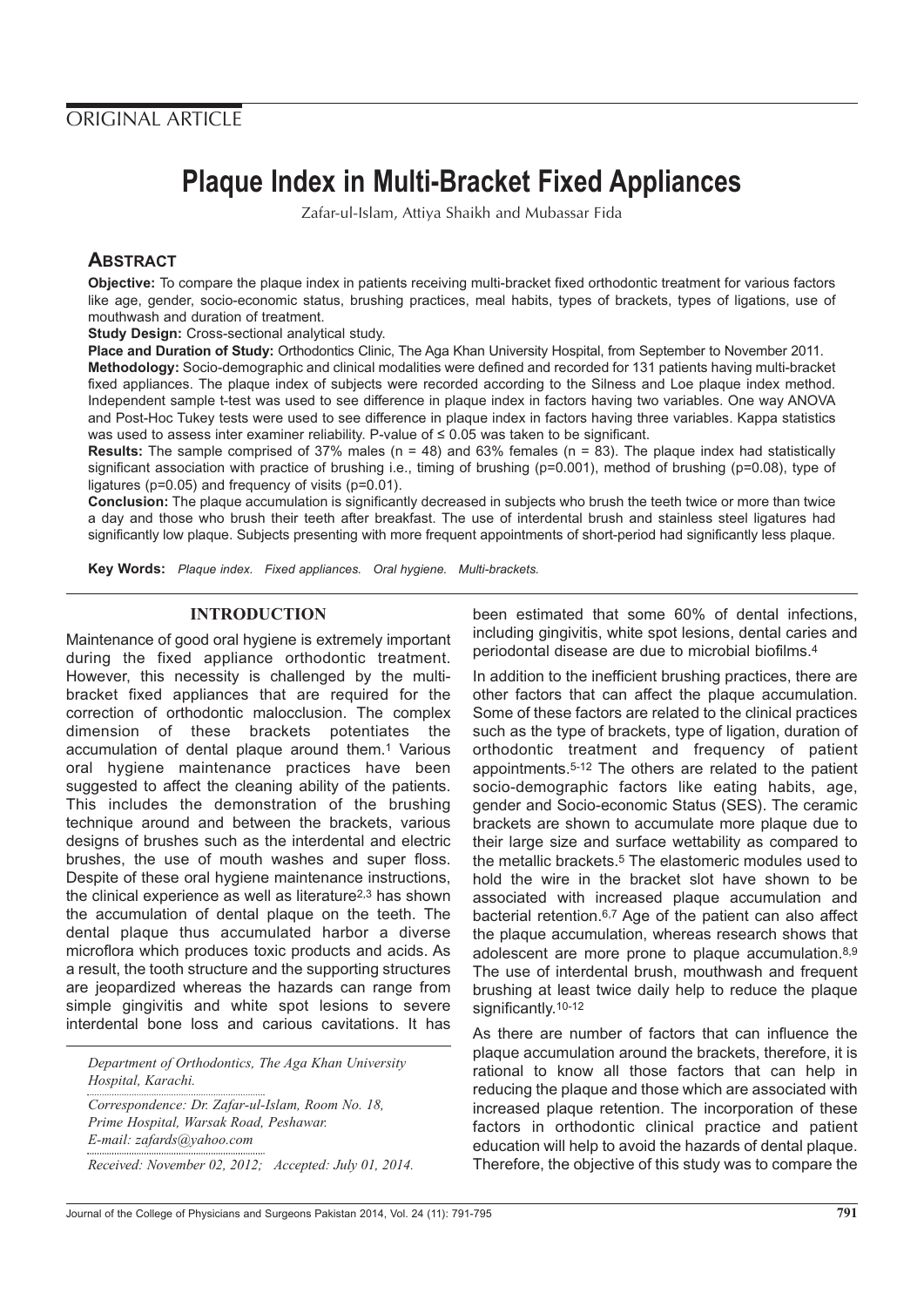plaque index in patients receiving multi-bracket fixed orthodontic treatment for various factors like age, gender, socio-economic status, brushing practices, meal habits, types of brackets, types of ligations, use of mouthwash and duration of treatment.

#### **METHODOLOGY**

This was a cross-sectional analytical study carried out at Orthodontics Clinics, The Aga Khan University Hospital, Karachi, from September to November 2011. After the proposed study was approved by institutional review board, a total of 131 subjects for the sample were recruited based on convenient sampling from the patients who came for orthodontic treatment. The inclusion criteria were intact set of teeth and treatment with multi-bracket fixed appliance for at least one month of wear. The subjects who had restored teeth, smoking habit, mentally handicapped or having craniofacial syndromes and anomalies were excluded. Informed consent of the patients was taken before recruitment in the study.

Plaque Index (PI) for each subject was recorded according to the Silness and Loe plaque index method.18 Six teeth, three from maxilla (12, 14, 26) and three from mandible (32, 34, 46), were used to record the plaque index for the subjects. Plaque accumulation was graded as  $0 =$  no plaque,  $1 =$  mild plaque that is only disclosed with dental probe,  $2 =$  moderate plaque around the gingival margin that can be seen with naked eye and 4 = abundance of soft debris around the gingival margin and brackets. The plaque on each of the 6 teeth was graded then summed up and divided by six to obtain the plaque index for the subject. To rule out measurement errors, 20 subjects were randomly selected and the plaque index was recorded by another investigator at the same visit after the principle investigator has recorded.

The other socio-demographic and clinical practice variables like age, gender, meal habits, socio-economic status, brushing practice, brushing timings, brushing type, use of mouthwash, scaling of teeth, type of brackets, type of ligation, frequency of visits and duration of treatment were also recorded for study subjects.

The data were checked for normality and simple summary statistics were generated. Independent sample t-test was applied to determine the difference in plaque index in factors having two variables such as gender, timing of brushing, use of mouthwash, type of brackets, type of ligation and meal habits. One way ANOVA was applied for the difference in plaque index among the factors having three variables such as age, socio-economic status, duration of treatment and frequency of brushing. Post-Hoc Tukey test was applied to further determine the statistically significant difference shown by one way ANOVA. Kappa statistics were used to assess the inter examiner reliability.

#### **RESULTS**

The total sample size of 131 subjects comprised of 37% males ( $n = 48$ ) and 63% females ( $n = 83$ ). The mean PI of the male subjects was  $1.52 \pm 0.61$  and that of female was  $1.38 \pm 0.54$ . Table I shows the difference in the plaque for the factors like gender, timing of brushing, method of brushing, use of mouthwash, scaling of teeth, eating habits, type of brackets, type of ligation and frequency of visits. A statistically significant difference in plaque was seen with timing of brushing ( $p = 0.001$ ), method of brushing ( $p = 0.03$ ) and frequency of visits  $(p = 0.01)$ . The plaque index was significantly lower in subjects who brushed the teeth after breakfast. The subjects who used inter dental brush in addition to the normal brush had lower plaque index. The wire ligatures showed less plaque index than the elastomeric modules. The subjects who visited the orthodontics clinic within 3 weeks have decreased values of plaque index as compared to those subjects with appointment gap of  $\geq 4$ weeks. The factors like gender, use of mouthwash, type of brackets, eating habits and scaling of teeth showed no statistically significant difference in plaque index between the groups.

Table II show the difference in PI in factors having three variables. The results showed no statistically significant

**Table I:** Comparison of plaque index in factors having two variables such as gender, timing of brushing, method of brushing, use of mouthwash, scaling of teeth, eating habits, type of brackets, type of ligation and f

| type or ligation and inequency or visits. |                           |                               |          |  |  |
|-------------------------------------------|---------------------------|-------------------------------|----------|--|--|
| Variable                                  | Number of<br>subjects (N) | Plaque index<br>Mean $\pm$ SD | p-value  |  |  |
| Gender                                    |                           |                               |          |  |  |
| Males                                     | 48                        | $1.52 \pm 0.61$               | 0.18     |  |  |
| Females                                   | 83                        | $1.38 \pm 0.54$               |          |  |  |
| Timing of brushing                        |                           |                               |          |  |  |
| Before breakfast                          | 81                        | $1.57 \pm 0.54$               | $0.001*$ |  |  |
| After breakfast                           | 50                        | $1.22 \pm 0.56$               |          |  |  |
| Method of brushing                        |                           |                               |          |  |  |
| Normal brushing                           | 92                        | $1.50 \pm 0.57$               | $0.03*$  |  |  |
| Normal + interdental                      | 39                        | $1.27 \pm 0.54$               |          |  |  |
| Use of mouthwash                          |                           |                               |          |  |  |
| Yes                                       | 31                        | $1.29 \pm 0.51$               | 0.104    |  |  |
| <b>No</b>                                 | 100                       | $1.48 \pm 0.58$               |          |  |  |
| Scaling of teeth                          |                           |                               |          |  |  |
| Yes                                       | 17                        | $1.24 \pm 0.44$               | 0.13     |  |  |
| <b>No</b>                                 | 114                       | $1.46 \pm 0.58$               |          |  |  |
| Eating habits                             |                           |                               |          |  |  |
| $\leq$ 3 times per day                    | 30                        | $1.33 \pm 0.49$               | 0.26     |  |  |
| $\geq$ 4 times per day                    | 101                       | $1.46 \pm 0.59$               |          |  |  |
| Type of brackets                          |                           |                               |          |  |  |
| Metallic                                  | 97                        | $1.44 \pm 0.59$               | 0.72     |  |  |
| Ceramic                                   | 34                        | $1.40 \pm 0.52$               |          |  |  |
| Type of ligation                          |                           |                               |          |  |  |
| SS wire                                   | 13                        | $1.15 \pm 0.58$               | 0.05     |  |  |
| Elastic                                   | 118                       | $1.46 \pm 0.56$               |          |  |  |
| Frequency of visits                       |                           |                               |          |  |  |
| $\leq$ 3 weeks                            | 48                        | $1.28 \pm 0.56$               | $0.01*$  |  |  |
| $\geq 4$ weeks                            | 83                        | $1.52 \pm 0.56$               |          |  |  |
|                                           |                           |                               |          |  |  |

 $N = 131$ ; Independent sample t-test; Level of significance  $\leq 0.05$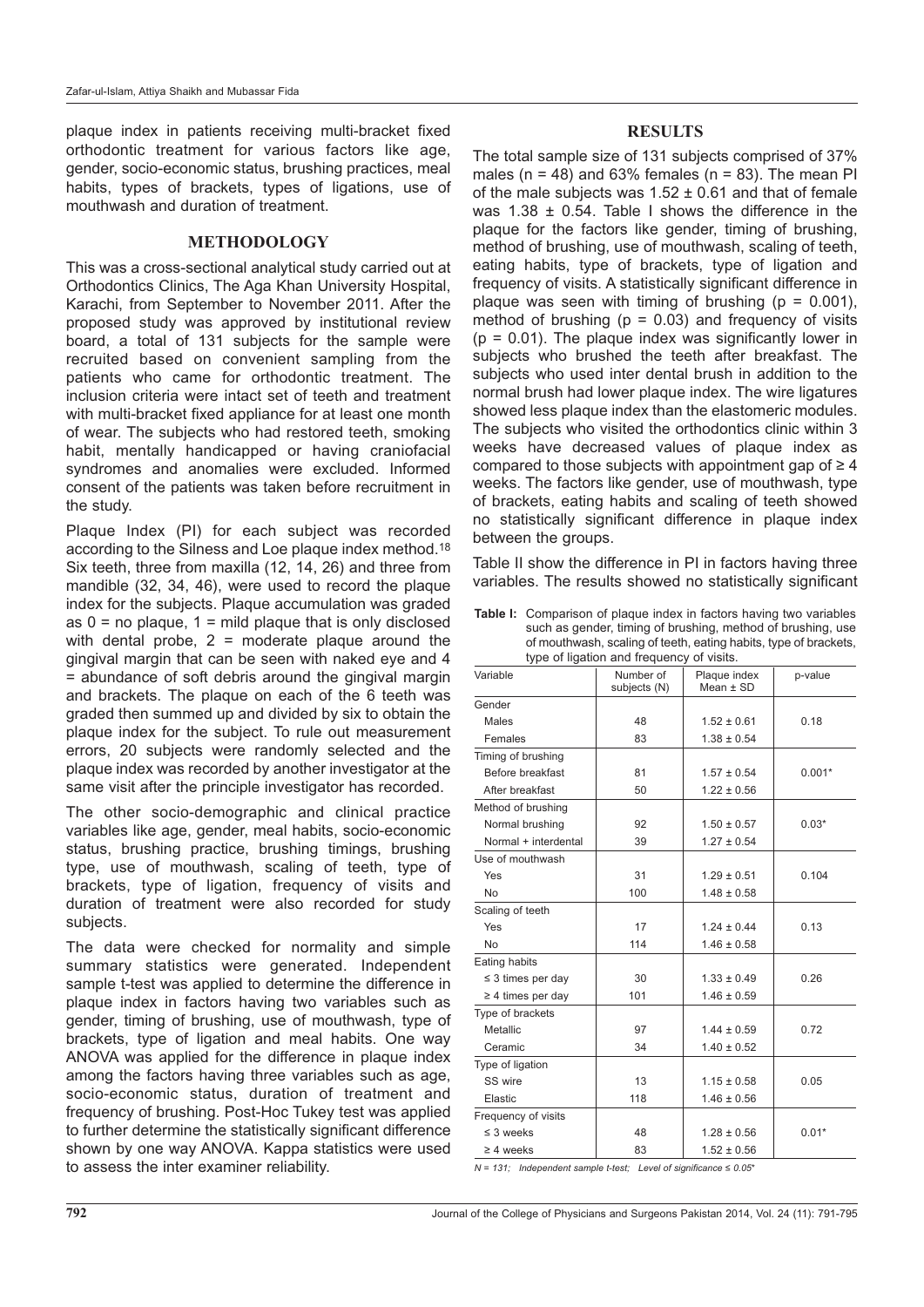| and practice or practiting. |                           |                               |          |  |  |
|-----------------------------|---------------------------|-------------------------------|----------|--|--|
| Variable                    | Number of<br>subjects (N) | Plaque index<br>Mean $\pm$ SD | p-value  |  |  |
| Age                         |                           |                               |          |  |  |
| 10 - 14 years               | 64                        | $1.46 \pm 0.63$               | 0.08     |  |  |
| 15 - 20 years               | 41                        | $1.53 \pm 0.49$               |          |  |  |
| $\geq$ 21 years             | 26                        | $1.21 \pm 0.50$               |          |  |  |
| Socio-economic status       |                           |                               |          |  |  |
| Lower class                 | 15                        | $1.48 \pm 0.49$               | 0.55     |  |  |
| Middle class                | 67                        | $1.38 \pm 0.58$               |          |  |  |
| <b>Upper Class</b>          | 49                        | $1.49 \pm 0.58$               |          |  |  |
| Duration of treatment       |                           |                               |          |  |  |
| $1 - 12$ months             | 33                        | $1.37 \pm 0.62$               | 0.62     |  |  |
| $13 - 24$ months            | 60                        | $1.48 \pm 0.55$               |          |  |  |
| $> 25$ months               | 38                        | $1.41 \pm 0.56$               |          |  |  |
| Practice of brushing        |                           |                               |          |  |  |
| Once per day                | 38                        | $1.71 \pm 0.53$               | $0.002*$ |  |  |
| Twice per day               | 76                        | $1.33 \pm 0.56$               |          |  |  |
| > twice per day             | 17                        | $1.27 \pm 0.54$               |          |  |  |

**Table II:** Comparison of plaque index in factors having three variables such as age, socio-economic status, duration of treatment and practice of brushing.

 $N = 131$ ; One way ANOVA; Level of significance  $\leq 0.05$ <sup>\*</sup>

difference in plaque index for the factors like age, socioeconomic status and duration of the treatment. However, a statistically significant difference in plaque index was seen for the practice of brushing ( $p = 0.002$ ). This finding was further analyzed by Post-Hoc Tukey test and the results showed that the subjects who brush their teeth twice or more than twice a day have significantly less plaque compared to those who brush the teeth once a day ( $p = 0.001$  and  $p = 0.002$  respectively). The plaque index score were agreed on 71.4% of the first and second examinations, giving a Kappa value of 0.69 indicative of good agreement.

#### **DISCUSSION**

The accumulation of dental plaque around the fixed appliance and oral hygiene maintenance has been the main focus of concern for the researchers. In the present study, it was attempted to address the factors which can affect the plaque around the fixed appliances. The results of this study showed significant difference in PI for the factors such as timing of brushing, type of brushing, frequency of brushing, type of ligation and frequency of visits. The other factors like age, gender, SES, meal habits, use of mouthwash, type of brackets, scaling of teeth and duration of treatment were statistically insignificant.

A number of researchers have worked on various sociodemographic and clinical factors to find out their relation to the plaque accumulation. Some studies have found that the adolescent exhibit higher level of plaque as compared to the adults. $8,17$  If the age factor has any relation with the plaque accumulation, then similar oral hygiene instructions to all age groups may not be very effective. In this study, the difference in plaque accumulation among different age groups were compared and

found to be statistically insignificant although, all the three groups had moderate levels of plaque. Male subjects in the study showed more plaque levels as compared to females, however, the difference was statistically insignificant. These findings were in accordance with results of study carried out by Grazyna and Joanna who also showed a higher but insignificant plaque levels for the male subjects.13 The socioeconomic status of the subjects was statistically insignificant regarding the difference in PI in this study. Similar findings were also reported by another study for the SES.14

The subjects, after putting the fixed appliances, are instructed about the type, timing and frequency of brushing in order to maintain optimal oral hygiene. The usual instructions are for the brushing of teeth at least twice daily before going to bed and after the breakfast. The use of interdental brush to clean between the brackets is also prescribed. In this study, a significant decrease of plaque levels was found in subjects who brush the teeth twice or more than twice daily as compared to those who brush once per day. Furthermore, the subjects who used the interdental brush in addition to the normal brush have reduced plaque levels when compared to the subjects who only used the normal brushing for cleaning their teeth. Similar findings were also shown by Ariane et al. in their study for the use of interdental brush.9 The brushing timing was also important, as the subjects who brushed their teeth after the breakfast have significantly reduced the levels of plaque than the subjects who exercised brushing before the breakfast in a study the use of mouthwash, have been shown to reduce the level of plaque and gingivitis.15 However, in this study, we found no significant difference in PI for the use of mouthwash. Although, it should be noted that the levels of plaque were reduced in subjects who were using the mouthwash.

The clinical practices like frequency of visits were shown in this study to be statistically significant while the type of ligation was marginally significant. The subjects in whom stainless steel ligatures were used for ligation showed a reduced level of plaque as compared to the elastomeric ligatures. It should be noted, however, that in practice, elastomeric materials are used for ligation and the stainless steel ligature are only used for the anchorage/ holding purpose for some duration of treatment (at least three months). Therefore, the number of subjects were much less in wire ligature group ( $n = 17$ ) as compared to elastomeric ligature group ( $n = 114$ ). Similarly, other studies have also shown that the elastomeric ligature are more prone to retention of the plaque and microbes.6,7 In present study, subjects who were appointed within 3 weeks of interval between their visits had significantly less plaque than those in whom the interval between visits was four or more weeks. In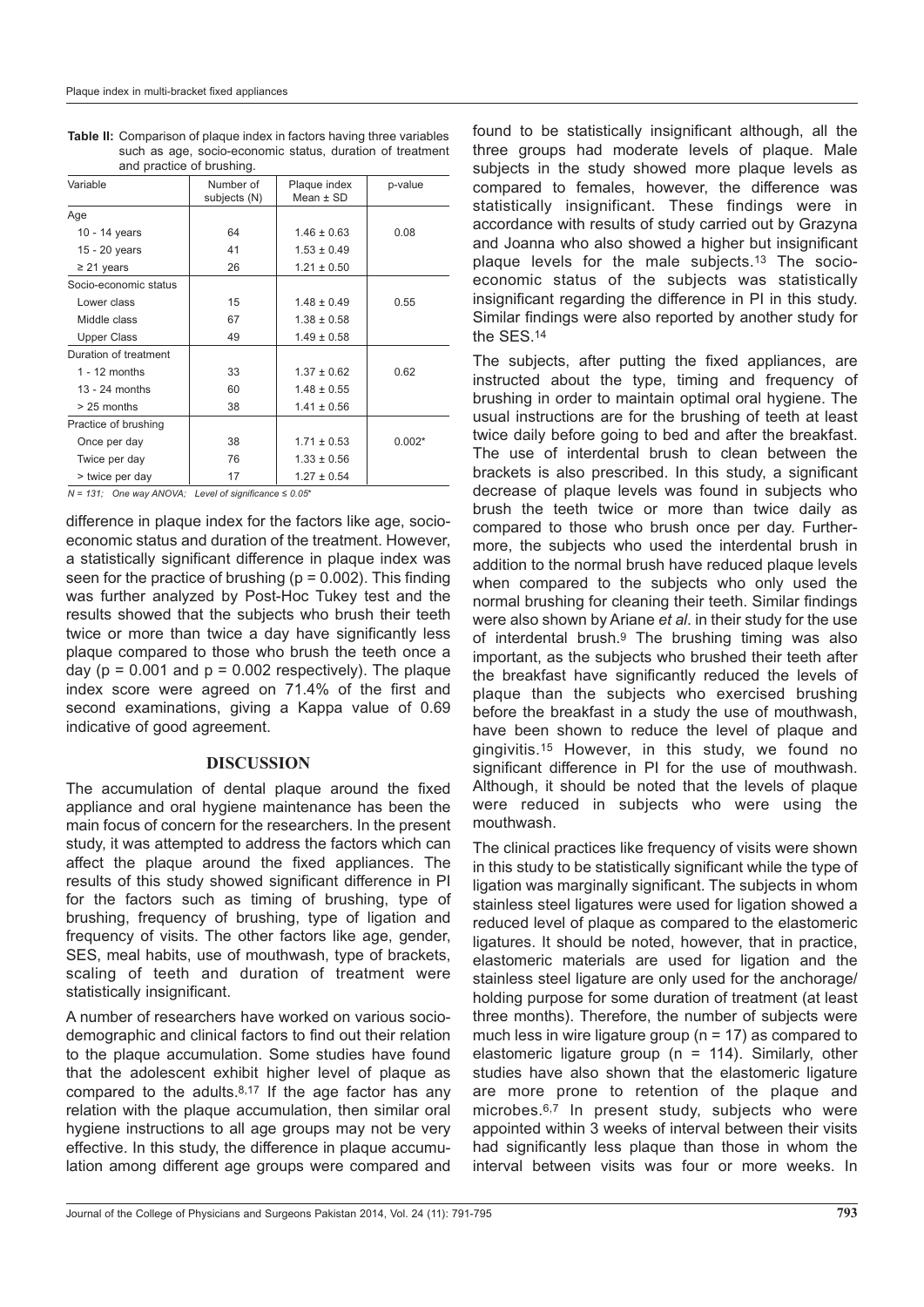another study, the authors reported that the subjects who were more punctual in the appointments had 3 times higher odds to comply with better oral hygiene as compared to those who had missed appointment and long duration of gap between the appointments.<sup>11</sup>

The stainless steel brackets have shown for their greater affinity for salivary proteins and microbes.20,21 The ceramic brackets have been shown in studies to accumulate more plaque as compared to the metallic brackets.5,19 However, in this study there was no significant difference in PI between the two type of brackets. A more recent and controlled study have shown a significantly lower amount of biofilm on ceramic brackets than on stainless steel brackets.15 This may be due to the fact that the subjects with ceramic brackets are more conscious about the esthetics and oral hygiene. In clinical practice, the decision of bracket selection is more dependent on the basis of oral hygiene maintenance rather than the type of brackets. Duration of treatment in our study was also insignificant in relation to the amount of plaque. This means that if the brushing practices are exercised precisely and regularly, then the amount of plaque can be kept at minimum no matter how long the duration of treatment extends. Furthermore, it has been shown in a study by Glans et al. that brushing dexterity improves with duration of the treatment.16 Although it should be kept in the mind that loss of interest and compliance are associated with long duration of orthodontic treatment.

From the discussion above, it seems that the maintenance of good oral hygiene during fixed orthodontic treatment is more dependent of the brushing practices and less on the clinical practices. The subjects who comply with the use of normal and interdental brushing, the timing of brushing and frequency of brushing is less prone to plaque accumulation. The subjects with missed appointments show less interest and compliance, therefore, the oral hygiene must be improved with extra measures like professional cleaning, electric brushes and super flossing. The elastomeric module accumulate more plaque, must be used with caution in patients with poor oral hygiene as shown in this and other studies<sup>6,7</sup>. Therefore, patients education on oral hygiene maintenance must be a part of the orthodontic treatment. For these reasons, proper methods of instructions in the form of verbal, brochures and video tapes must be devised and incorporated in clinical practice.

#### **CONCLUSION**

The plaque accumulation was significantly less in subjects who brushed their teeth twice or more than twice-a-day. The subjects who brushed the teeth after the breakfast and used interdental brush had low levels of plaque. The subjects presenting with short gaps

between appointments had significantly less plaque. There was more plaque accumulation by elastomeric ligatures than stainless steel ligatures. There was no significant difference in plaque accumulation for the variable like age, gender, socio-economic status, scaling, eating habits, use of mouthwash, type of brackets and duration of treatment.

#### **REFERENCES**

- 1. Ousehal L, Lazrak L, Es-Said R, Hamdoune H, Elquars F, Khadija A. Evaluation of dental plaque control in patients wearing fixed orthodontic appliances: a clinical study. Int Orthod 2011; **9**:140-55.
- 2. Marsh PD. The role of microbiology in models of dental caries. Adv Dental Res 1995; **9**:244-54.
- 3. Marsh PD, Bradshaw DJ. Dental plaque as a biofilm. J Industrial Microbiol Biotechnol 1995; **15**:169-75.
- 4. Costerton JW, Stewart PS, Greenberg EP. Bacterial biofilms: a common cause of persistent infections. Science 1999; **284**: 1318-22.
- 5. Gastal JV, Marc Q, Wim T, Martine P, Wim C, Crine C. Microbial adhesion on different bracket types in vitro. Angle Orthod 2009; **79**:915-21.
- 6. Alves de Souza R, Araujo MB, Nouer DF, Oliveira da Silva C, Klein MI, Sallum EA, et al. Periodontal and microbiologic evaluation of 2 methods of archwire ligation: ligature wires and elastomeric rings. Am J Orthod Dentofacial Orthop 2008; **134**: 506-12.
- 7. Hakan T, zgu R, Yesim B, Zuhal Y, Selcuk K, Suleyman O. Archwire ligation techniques, microbial colonization, and periodontal status in orthodontically treated patients. Angle Orthod 2005; **75**:231-36.
- 8. Boyd RL, Baumrind S. Periodontal consideration in the use of bonds or bands on molars in adolescents and adults. Angle Orthod 1992; **62**:117-26.
- 9. Hamp S, Lundstrom F, Nyman S. Periodontal conditions in adolescents subjected to multiband orthodontic treatment with controlled oral hygiene. Eur J Orthod 1982; **4**:77-86.
- 10. Ariane H, Thomas S, Nicola K, Dirk W, Stephan H, Carsten L, et al. Effects of a mechanical interdental cleaning device on oral hygiene in patients with lingual brackets. Angle Orthod 2003; **73**:579-87.
- 11. Thikriat S. Al-Jewaira, Sunjay Surib, Bryan D. Tomposonic predictors of adolescent compliance with oral hygiene instructions during two-arch multibracket fixed orthodontic treatment. Angle Orthod 2011; **81**:525-31.
- 12. Ogaard B, Afzelius A, Larsson E, Adolfsson U. A prospective, randomized clinical study on the effects of an amine fluoride/ stannous fluoride toothpaste / mouthrinse on plaque, gingivitis and initial caries lesion development in orthodontic patients. Eur J Orthodont 2006; **28**:8-12.
- 13. Grazyna S, Joanna. The effect of oral health education on dental plaque development and the level of caries-related Streptococcus mutans and Lactobacillus spp. J Eur J Orthodont 2007; **29**:157-60.